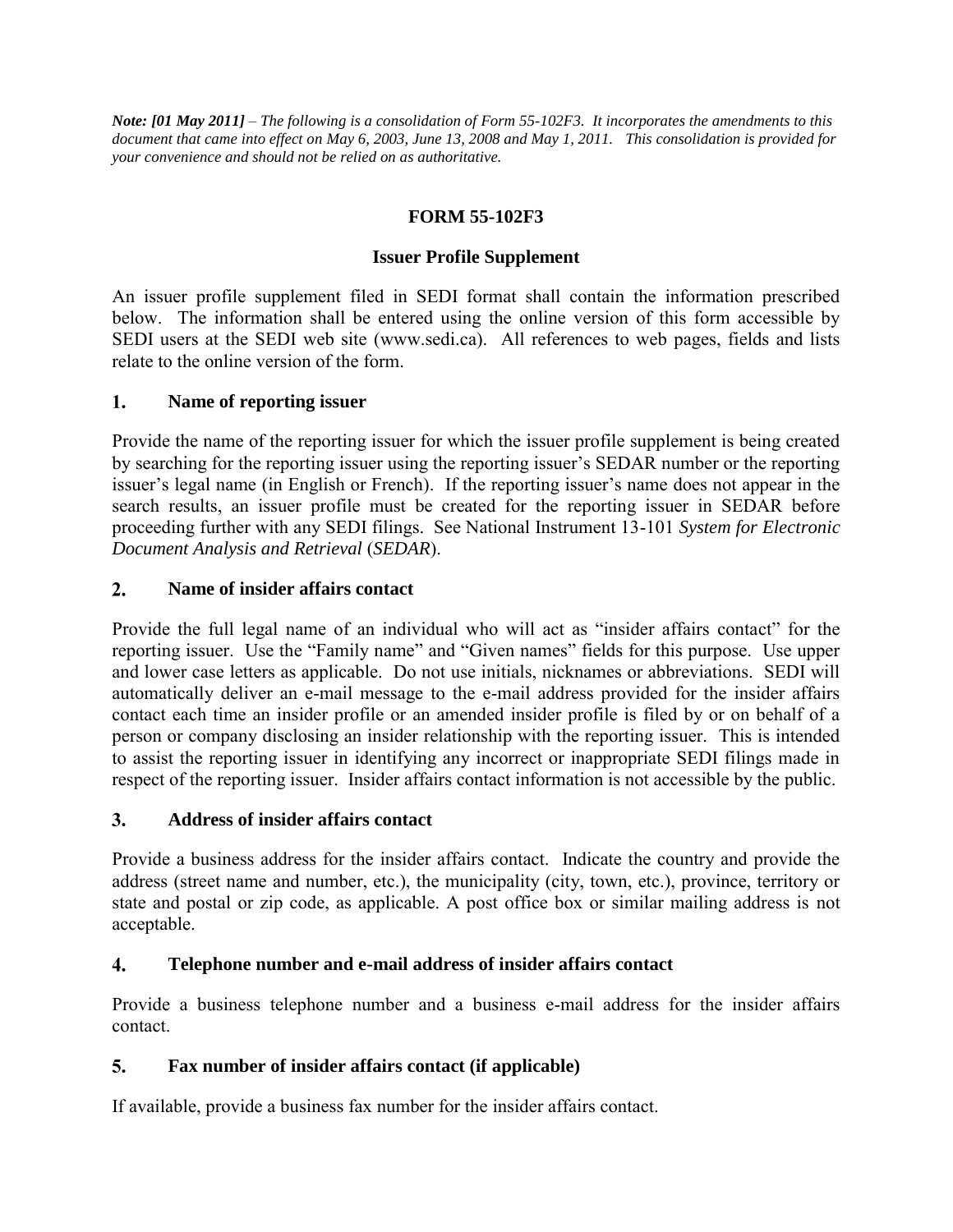## 6. **Confidential question and answer**

Provide a "confidential question" and an answer to the confidential question for use in identifying the issuer's representative if a request is being made to the SEDI operator for a new issuer access key. Keep a record of the confidential question and answer in a secure location.

## $7.$ **Security designations**

Provide the security designation for each outstanding security and each class of outstanding securities of the reporting issuer that is held by an insider of the reporting issuer who has direct or indirect beneficial ownership of, or control or direction over, that security or class of security. For each security or class of securities, select the appropriate "Security category" by choosing "Debt", "Equity" or "Issuer Derivative" from the list provided. Then provide a designation of the security or class of securities using the fields provided for this purpose, as follows. First, select the "Security name" from the list of generic security names provided. Second, if applicable, enter any additional words used to describe the specific security or class of securities. For example, to provide the designation of "Class A Preferred Shares, Series 1", select "Preferred Shares" from the "Security name" field and then type "Class A, Series 1" in the "Additional description" field.

If the security whose designation is being added is an issuer derivative, provide the designation of the underlying security or class of underlying securities in addition to the designation of the issuer derivative itself. First, select the applicable securities category for the underlying security and then provide the designation for the underlying security using the "Security name" and "Additional description" fields in the same manner as described above.

## 8. **Amending a security designation**

If there is any change in the security designation disclosed previously for a security or class of securities of the reporting issuer that is outstanding or that may be issued in the future, use the "Amend security designation" function to amend the applicable security designation in the issuer profile supplement. Select the applicable security designation to be amended and a web page with pre-populated fields containing the existing security designation information will be displayed for purposes of making the necessary amendment(s).

Note that a security designation should only be amended for corrections or for changes that do not result in the security or class of securities ceasing to exist. If a security or class of securities ceases to exist and is replaced by another security or class of securities, the "old" security must be archived in the manner described under item 9 below and a security designation must be added for the "new" security in the manner described under item 7 above.

If the security or class of securities affected by the change is an underlying security for an issuer derivative, use the "Amend security designation" function to amend the security designation of the underlying security as well.

### $9<sub>1</sub>$ **Archiving a security designation**

If any security or class of securities designated previously by the reporting issuer has ceased to be outstanding and the security or class of securities may no longer be issued, use the "Archive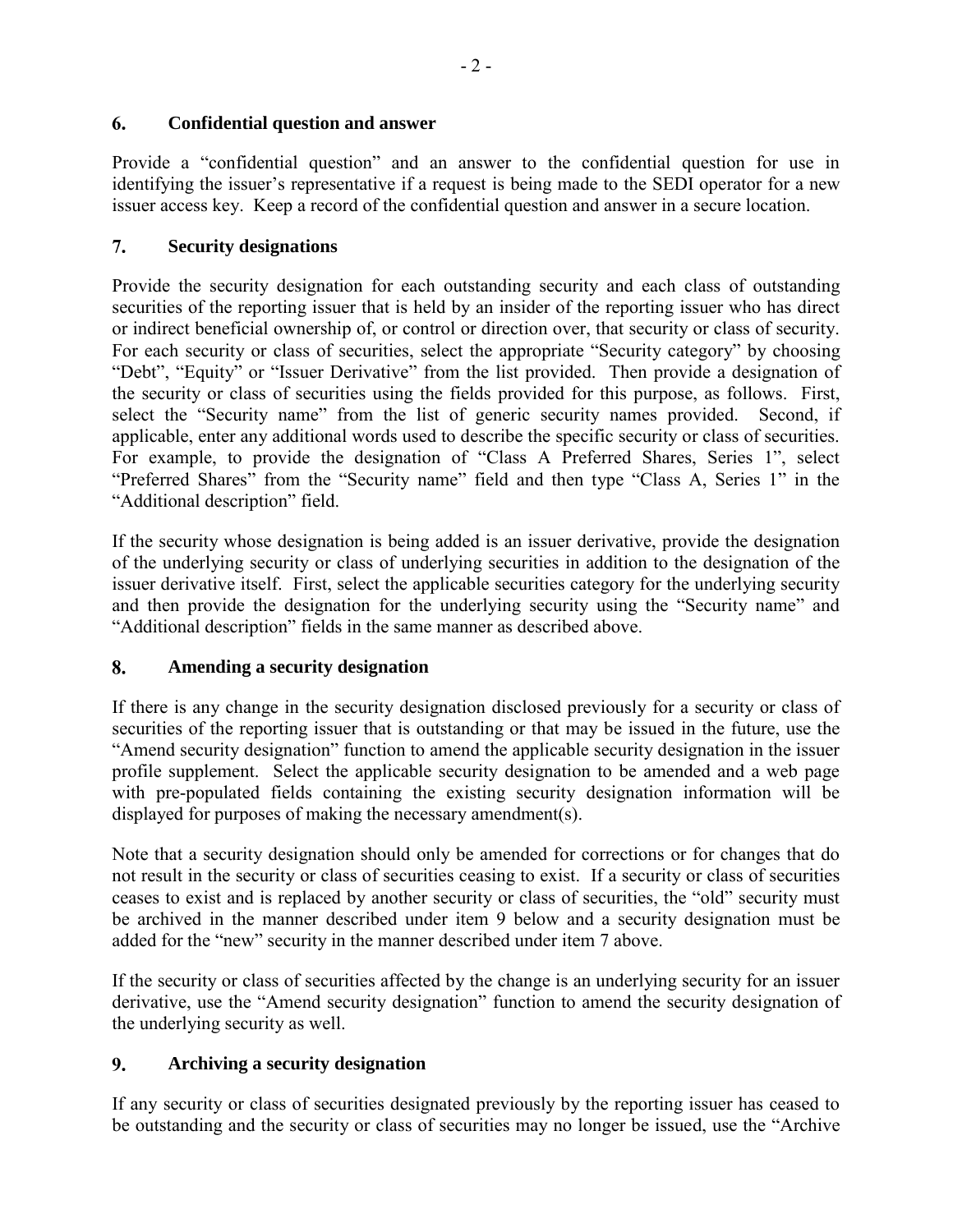security designation" function to remove the relevant security designation from the reporting issuer's list of "outstanding securities" and place it in the reporting issuer's list of "archived securities". Archived security designations may not be reactivated if the applicable security or class of securities is re-issued or becomes subject to the issuance. In such circumstances, a new security designation must be added to the issuer profile supplement in the manner described under item 7 above.

## *Notice – Collection and Use of Personal Information*

The personal information required under this form is collected on behalf of and used by the securities regulatory authorities set out below for purposes of the administration and enforcement of certain provisions of the securities legislation in British Columbia, Alberta, Saskatchewan, Manitoba, Ontario, Northwest Territories, Quebec, New Brunswick, Nova Scotia, Prince Edward Island, Newfoundland and Yukon. Some of the required information will be made public pursuant to the securities legislation in each of the jurisdictions indicated above. Other required information will remain confidential and will not be disclosed to any person or company except to any of the securities regulatory authorities or their authorized representatives. If you have any questions about the collection and use of this information, you may contact the securities regulatory authority in any jurisdiction(s) in which the required information is filed, at the address(es) or telephone number(s) set out below. In Quebec, questions may also be addressed to the Commission d'accès à l'information du Québec (1-888-528-7741, web site: www.cai.gouv.qc.ca).

Alberta Securities Commission Suite 600, 250-5<sup>th</sup> Street SW Calgary, AB T2P 0R4 Attention: Information Officer Telephone: (403) 297-6454

The Manitoba Securities Commission 500-400 St. Mary Avenue, Winnipeg, MB R3C 4K5 Attention: Director, Legal Telephone: (204) 945-4508

British Columbia Securities Commission P.O. Box 10142, Pacific Centre 701 West Georgia Street Vancouver, BC V7Y 1L2 Attention: Supervisor, Insider Reporting Telephone: (604) 899-6500 or (800) 373-6393 (in BC)

Securities Commission of Newfoundland P.O. Box 8700 2<sup>nd</sup> Floor, West Block Confederation Building St. John's, NFLD A1B 4J6 Attention: Director of Securities Telephone: (709) 729-4189